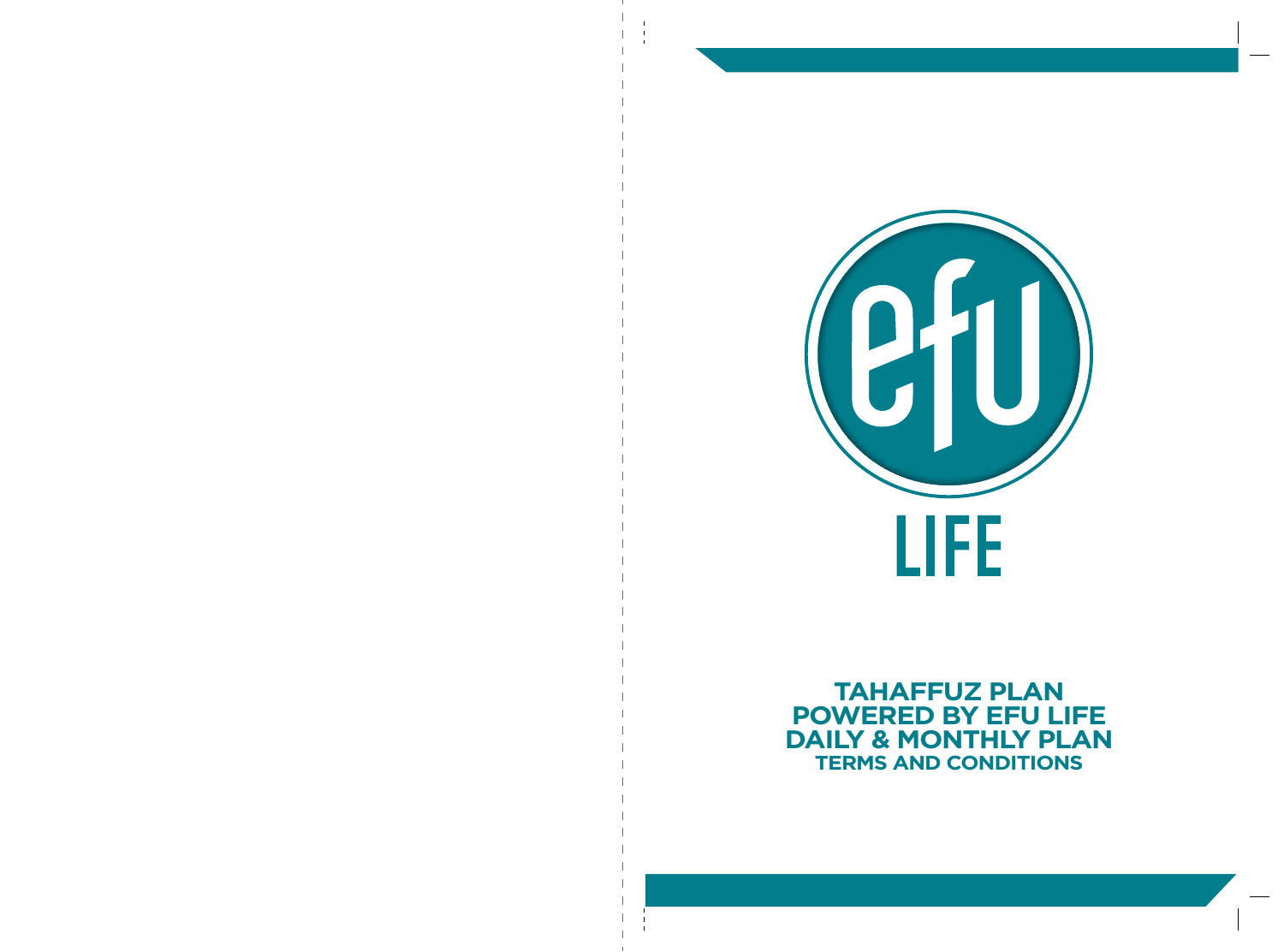# **TAHAFFUZ PLAN POWERED BY EFU LIFE DAILY & MONTHLY PLAN TERMS AND CONDITIONS**

## **1. DEFINITIONS**

In these Provisions:

**COMPANY** means EFU Life Assurance Ltd.

**BANK** means Telenor Microfinance Bank Limited-Acting on behalf of Company as its Corporate Insurance Agent.

**TAHAFFUZ PLAN POWERED BY EFU LIFE** means a term accidental assurance product which provides a guaranteed level of accidental protection against death or disability due to accidental causes.

**ACCIDENT** means bodily injury which is caused solely by violent, external and accidental means and resulting directly and independently of all other causes.

**ACCIDENTAL DEATH** refers to an Insured Member dying as a result of injuries caused solely by violent, external and accidental means and there is evidence of a visible contusion or wound on exterior of the body except in the case of drowning or of an internal injury revealed by an autopsy, and that such death occurred within 90 days of the accident solely as a result of the same injury and not as an indirect result of any fit, physical defect, illness or disorder.

**INSURED MEMBER** means the Eligible Life Assured who consents to opt TAHAFFUZ PLAN POWERED BY EFU LIFE

**ELIGIBLE LIFE ASSURED** means the customer of Bank who is eligible for assurance under this policy in accordance with Clause 4 of these Provisions and Conditions.

**BENEFICIARY** means the next of kin designated by the Insured Member who can be the spouse, or any other close blood relative.

**COVERAGE EFFECTIVE DATE** means the date and time on which the cover becomes effective which will be from 00:01 hours on the 1st day of the next month following the date on which the premium is paid after acceptance of the application by the Insured Member.

**POLICY TERM** means the period of one month beginning from the first day of a calendar month and ending on the last day of same calendar month.

**ENROLLMENT MONTHIVERSARY DATE:** the same date of a calendar month on which the Insured Member was initially enrolled into this policy upon payment of Monthly Premium stipulated in clause 7 hereinafter.

**RENEWAL ENROLLMENT:** Re-enrollment of an Insured into this policy upon payment of Monthly Premium on Enrollment Monthiversary Date stipulated in clause 7 hereinafter.

#### **2. MASTER CONTRACT**

These Provisions and Conditions constitute the Master Contract between the Company and the Insured Member. No one except an Appointed Signatory is authorized to modify this contract, or extend the time for premium payment, to waive any lapse or penalty, to waive any of the Company's rights or requirements or to bind the Company by making any promise or by accepting any representation or information. The Company shall not be bound by any promise or representation heretofore or hereafter given by any person other than the authorized representative and such approval be endorsed hereon.

#### **3. AMENDMENT OF THIS POLICY**

This Policy may be amended or changed at any time, without the consent of the Members assured hereunder, on written request made by the Bank and agreement by the Company.

Any amendment or change to this Policy shall be binding on all Members whether assured under this Policy prior to or on or after the date such amendment becomes effective.

# **4. ELIGIBILITY**

The Insured Member shall be those depositor or customer of the Bank are within the eligibility age range between 18 and 65 years and who have provided valid consent to purchase TAHAFFUZ PLAN POWERED BY EFU LIFE via approved distribution means deployed by the Bank. An Insured Member shall not be eligible for multiple enrollments at a single point of time.

#### **5. PARTICULARS TO BE FURNISHED**

The Bank shall furnish the Company with all the necessary information on "client wise basis". Such particulars shall, unless otherwise agreed by the Company in writing, be furnished on the Commencement date and daily thereafter in the format to be specified by the Company.

# **6. EVIDENCE OF AGE**

Evidence of Age of the Insured Member, satisfactory to the Company, will be required before any benefit is paid. A copy of Computerized National Identity Card (CNIC) of the Insured Member shall be deemed satisfactory proof of Evidence of Age. In the absence of the CNIC and birth certificate, the matriculation Certificate or any other satisfactory evidence which the Company may specify will be considered as acceptable proof of age.

#### **7. AMOUNT AND CALCULATION OF PREMIUM**

Daily or Monthly Premium shall be payable in respect of the coverage provided. The amount of Premium for each member shall be according to the following schedule based on the variants of the plan

| <b>Plan</b>                                                                           | Daily Premium<br>per Insured Member (PKR) | Monthly Premium<br>per Insured Member (PKR) |
|---------------------------------------------------------------------------------------|-------------------------------------------|---------------------------------------------|
| <b>TAHAFFUZ PLAN</b><br><b>POWERED BY EFU LIFE</b><br><b>DAILY &amp; MONTHLY PLAN</b> |                                           | 50                                          |

The coverage will start from the 1st of the next month. Where full premium for an Insured Member is not paid the benefit amount (sum assured) will be adjusted on

Pro - rata basis.

## **8. BENEFITS**

#### **A) Accidental Death Benefit**

If the Insured Member dies as a result of injuries caused solely by violent, external and

accidental means and there is evidence of a visible contusion or wound on exterior of the body except in the case of drowning or of an internal injury revealed by an autopsy, and that such death occurred within 90 days of the accident solely as a result of the same injury and not as an indirect result of any fit, physical defect, illness or disorder, the Company, upon receipt of and due investigation of the Claim, arrange to pay an amount shown in below table under the Policy.

| <b>Plan</b>                                                                           | Sum Assured (PKR)* |
|---------------------------------------------------------------------------------------|--------------------|
| <b>TAHAFFUZ PLAN</b><br><b>POWERED BY EFU LIFE</b><br><b>DAILY &amp; MONTHLY PLAN</b> | 500,000            |

\*Where full premium for an Insured Member is not paid the benefit amount (sum assured) will be adjusted on Pro-rata basis.

#### **B) Permanent Total Disability Benefit**

If the Insured Member has, whilst the Policy is in full force and effect, sustained injuries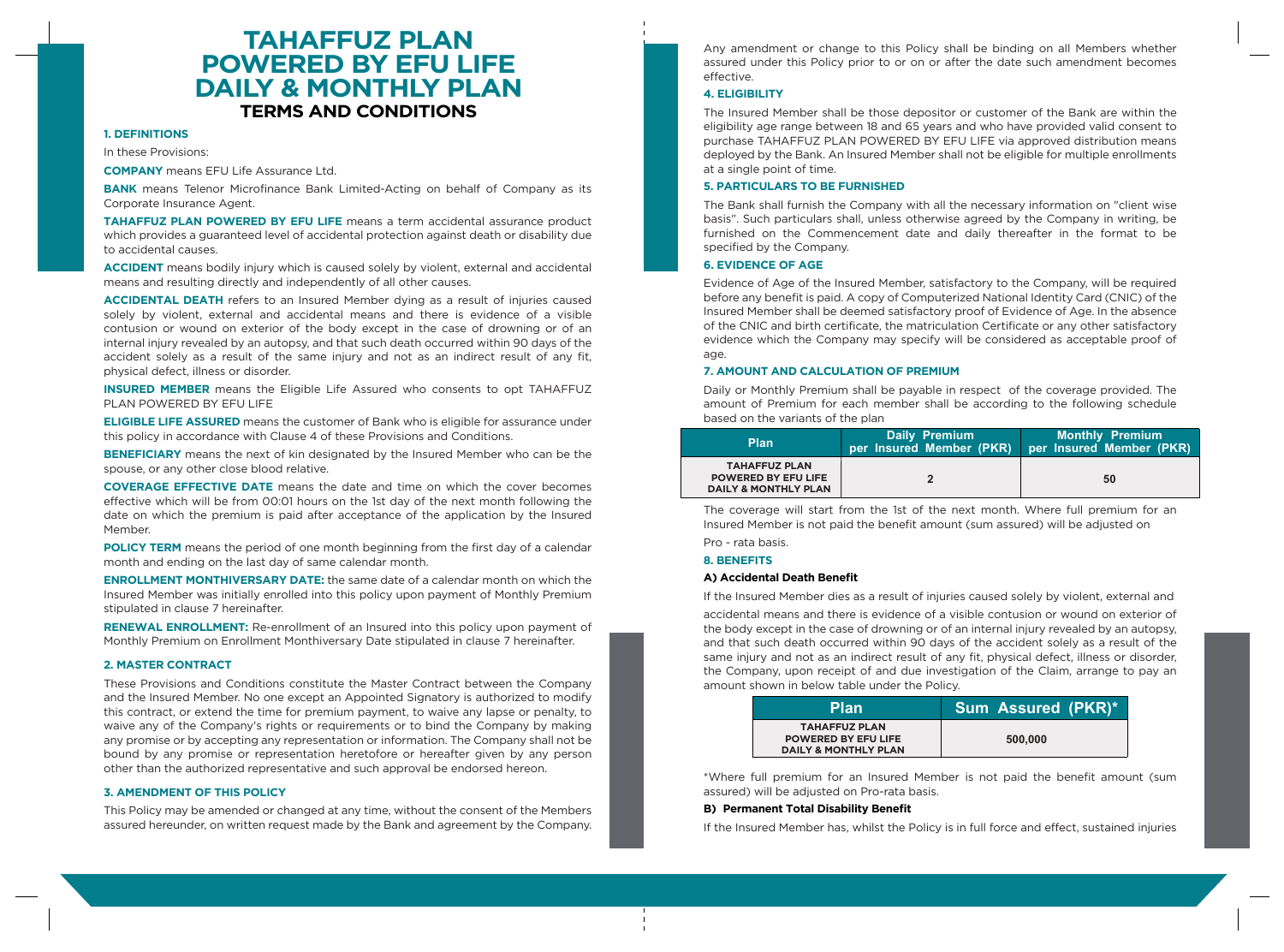caused solely by violent and accidental means and within 90 days of the accident suffers the losses set out in the Table of Benefits of Accidental Disability given below solely as a result of same injuries, the Company will pay an amount depending on the type of loss as provided in the table below.

| TABLE OF BENEFITS OF ACCIDENTAL DISABILITY |                                                                                                                          |                    |  |
|--------------------------------------------|--------------------------------------------------------------------------------------------------------------------------|--------------------|--|
| <b>S. No.</b>                              | <b>Description of Injuries</b>                                                                                           | Sum Assured PKR)** |  |
|                                            | Loss of both hands or amputation at higher sites                                                                         | 500,000            |  |
| 2.                                         | Loss of hand and or/a foot                                                                                               | 500,000            |  |
| 3.                                         | Double amputation through leg or thigh; or amputation<br>through leg or thigh on one side and loss of other foot         | 500,000            |  |
| 4.                                         | Loss of sight to such an extent as to render the claimant<br>unable to perform any work for which eye-sight is essential | 500,000            |  |
| 5.                                         | Very severe facial disfigurement                                                                                         | 500,000            |  |
| 6.                                         | Absolute deafness                                                                                                        | 500.000            |  |

\*\*If the Insured Member suffers more than one of the losses shown in the Table of Benefits of Accidental Disability arising out of same accident, only one claim shall be settled.

\*\*Where full premium for an Insured Member is not paid the benefit amount (sum assured) will be adjusted on Pro-rata basis.

#### **9. CESSATION OF MEMBERSHIP**

An Insured Member shall cease to be an Insured Member on:

- The Insured Member's death or disability.
- Cancellation of this Policy by the Insured Member.
- The Insured Member having attained the age of 66 years;
- Non-payment of premiums by the Insured Member when due;

• Any other date on which the Member ceases to be eligible for assurance for any fraudulent or criminal reason affecting the assurance hereunder. Decision of the court shall be final in such cases.

#### **10. EXCLUSIONS**

This policy does not provide any coverage and no benefits shall be paid for death or disability from all or any of the following corresponding Exclusions:

• Suicide, Self-Inflicted Injury, Murder and participation in any criminal act or violation of law.

• Participating in exercise or operations while serving with either of the armed or paramilitary forces or while performing any form of police duty

• Claim arising due to travelling in war inflicted areas

### **11. CANCELLATIONS**

To cease daily or monthly deductions, the Insured Member must de-register for the plan by calling Telenor Microfinance Bank helpline 3737. Otherwise, Bank will continue making daily or monthly deductions as the case may be from the account till the time balance is available in customer account.

# **12. PAYMENT OF PREMIUMS**

All premiums, including taxes, etc., shall be payable at the office of the Company issuing the policy.

#### **13. ASSIGNMENT**

The assurances provided for under this Policy and the benefits payable hereunder are not assignable.

## **14. RECORDS**

The Bank shall keep a record of the Insured Members containing, for each Insured Member, the essential particulars of the Assurance. This Policy gives the Company, by its duly authorized representative, the right at reasonable times to inspect all books and records of the Bank relating to the assurance effected hereunder.

#### **15. CLAIMS**

Written notice of claim must be presented to and received at the office of the Company issuing the policy. The Bank OR Insured Member will provide, at their own expense, all certificates, information and evidence required by the Company in respect of claims. All claims will require evidence of claim and proof of age of the Insured Member. The Beneficiary / Claimant can call at 111-338-111 (help line of Insurance Company) to lodge the claim or approach their respective bank branch to fill out and submit necessary claim forms along with following documents. The submission of claim forms along with documents must not take more than 90 days after the occurrence of Event.

#### **Documents required for Accidental Death and Accidental Permanent Total Disability Claims:**

• Copy of death certificate issued by NADRA / Union Council

- Copy of CNIC of claimant and deceased
- Claimant's Statement
- FIR and Postmortem report in case of Accidental Death (where required)
- Succession Certificate & Original Guardianship Certificate (in case the beneficiary is a minor)
- Medical record confirming disability or dismemberment
- Any other document which may be deemed necessary by EFU Life Assurance
- The assurance effected hereunder shall carry no paid up value.

## **16. CHANGE OF OWNERSHIP**

 If the business of the Bank shall be transferred to or succeeded by any person or corporation then, subject to the consent of the Company, the payment of premiums under this Policy may at the option of such person or corporation be continued in which case such person or corporation shall afro the date of such transfer or succession take the place of and be treated for all purposes of this Policy as being the Bank hereof.

#### **17. TERMINATION OF THE POLICY**

It is clarified that any termination shall not affect the obligations of the Bank and Company assumed at the time prior to the effective date of termination. Further, the Company reserves the right to give the Bank three months' written notice to add, alter or repeal the terms and conditions of the Agreement Hereof Notwithstanding anything contrary in this Policy, the termination of this Policy shall have the following effects:

a) No individual enrollment shall be permissible under this Policy after the time of termination.

# **18. LAW**

This Policy shall be governed by the Laws of Islamic Republic of Pakistan.

### **19. ARBITRATION**

In the event of any dispute between the Company and the Bank as to any matter pertaining to or incidental to this Policy, the same shall be resolved by Arbitration by two Arbitrators one to be nominated by each of the parties hereto under the Arbitration Act, 1940 as amended from time to time. The decision of Arbitrators, or the umpire in the event of a difference of opinion between the two Arbitrators, shall be final and binding on both the parties.

### **20. STATUTORY FUND**

Under the provisions of the Insurance Ordinance 2000, this policy and any additional